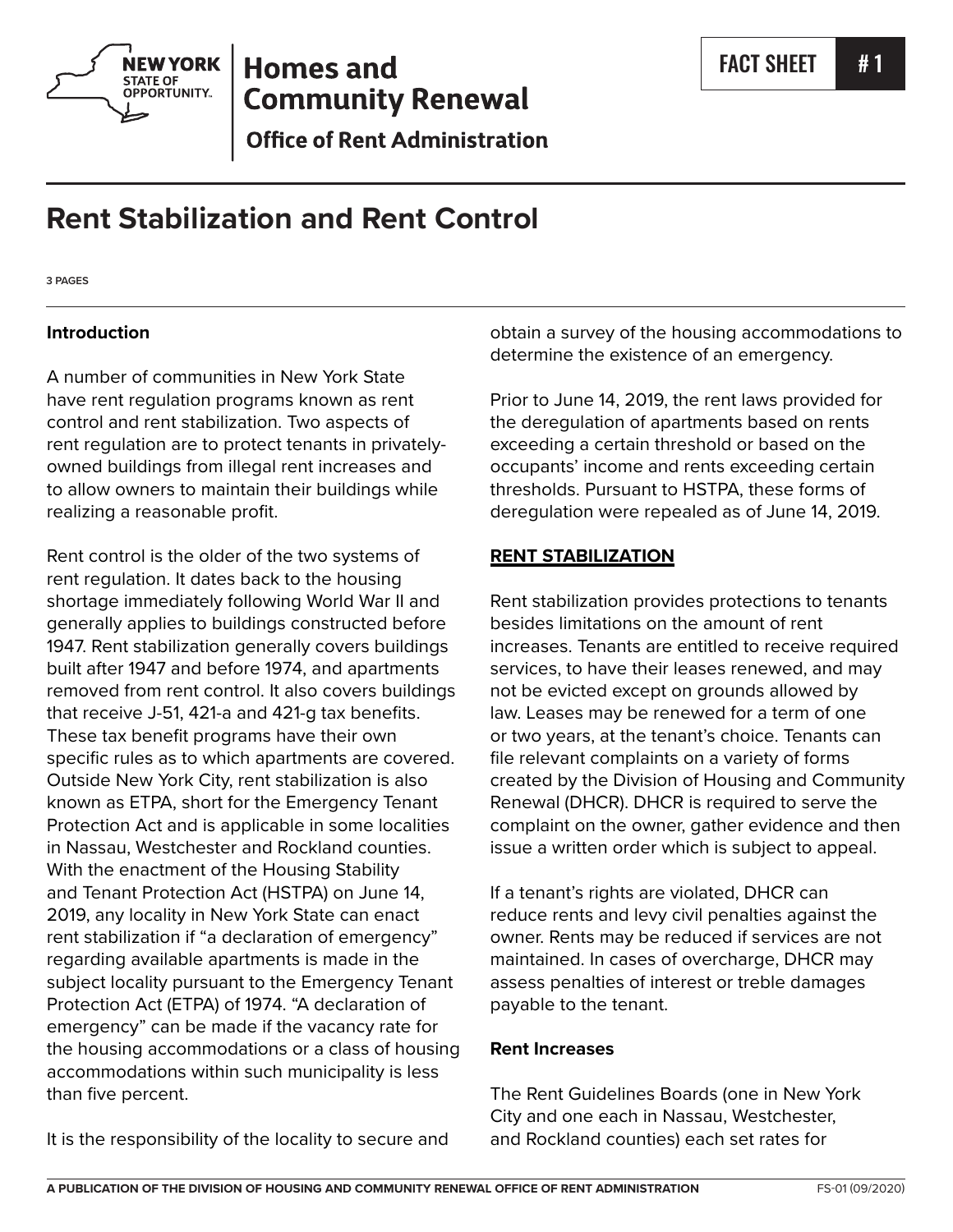rent increases in stabilized apartments. These guideline rates are set once a year and are effective for renewal leases beginning on or after October 1st of each year. Effective June 14, 2019, there is no statutory vacancy rate and no rent guidelines board vacancy rate. However, if authorized by the rent guidelines board, a one or two-year lease guideline rate can also be applied to vacancy leases.

Both in New York City and the ETPA covered communities, rents can be increased during the lease period in any one of three ways, so long as the lease provides for the collection of an increase during the lease term:

- 1. with the written consent of the tenant in occupancy, if the owner increases services or equipment, or makes improvements to an apartment;
- 2. with DHCR approval, if the owner installs a building-wide major capital improvement; or
- 3. in cases of hardship with DHCR approval.

## **Rent Overcharges**

For rent stabilized apartments, owners may be ordered to refund excess rent collected based upon a finding of a rent overcharge. A finding by DHCR of a willful rent overcharge by the owner may result in the assessment of treble (triple) damages payable to the tenant. With the passing of the HSTPA, the collectability of overcharges has been increased from four to six years and the general period of rent history review (subject to exceptions) has been increased from four years to six years. Pre-HSTPA filed complaints will be reviewed in accordance with the laws in effect at the time of the filing, which limited the rental review to four years.

## **Rent Reductions for Decreases in Services**

Rents may be reduced if the owner fails to provide required services, or fails to make necessary repairs for an individual apartment or on a

building-wide basis. Examples of such conditions are lack of heat/ hot water, unsanitary common areas (halls, lobby), and broken door locks. If a tenant receives a rent reduction from DHCR, the owner cannot collect any rent increases until services are restored and DHCR restores the rent.

#### **Harassment**

The law prohibits harassment of rent regulated tenants. Owners found guilty of intentional actions to force a tenant to vacate an apartment can be denied lawful rent increases and may be subject to both civil and criminal penalties. Owners found guilty of tenant harassment are subject to fines.

## **Rent Registration**

Within 90 days after an apartment first becomes subject to rent stabilization, an owner is required to file an initial registration. After the initial registration, owners must file an annual registration statement giving the April 1st rent for each unit and provide tenants with a copy of their respective apartment's registration form.

## **RENT CONTROL**

Rent control limits the rent an owner may charge for an apartment and restricts the right of any owner to evict tenants. Tenants are also entitled to receive essential services. Owners are not required to offer renewal leases, as tenants are considered "statutory" tenants. Tenants may file relevant complaints on a variety of forms created by DHCR. DHCR is required to serve the complaint on the owner, gather evidence and then can issue a written order which is subject to appeal.

If a tenant's rights are violated, DHCR can reduce rents and levy civil penalties against the owner. Rents may be reduced if services are not maintained. In cases of overcharge, DHCR may establish the lawful collectible rent.

#### **Rent Increases**

In New York City, rent control operates under the